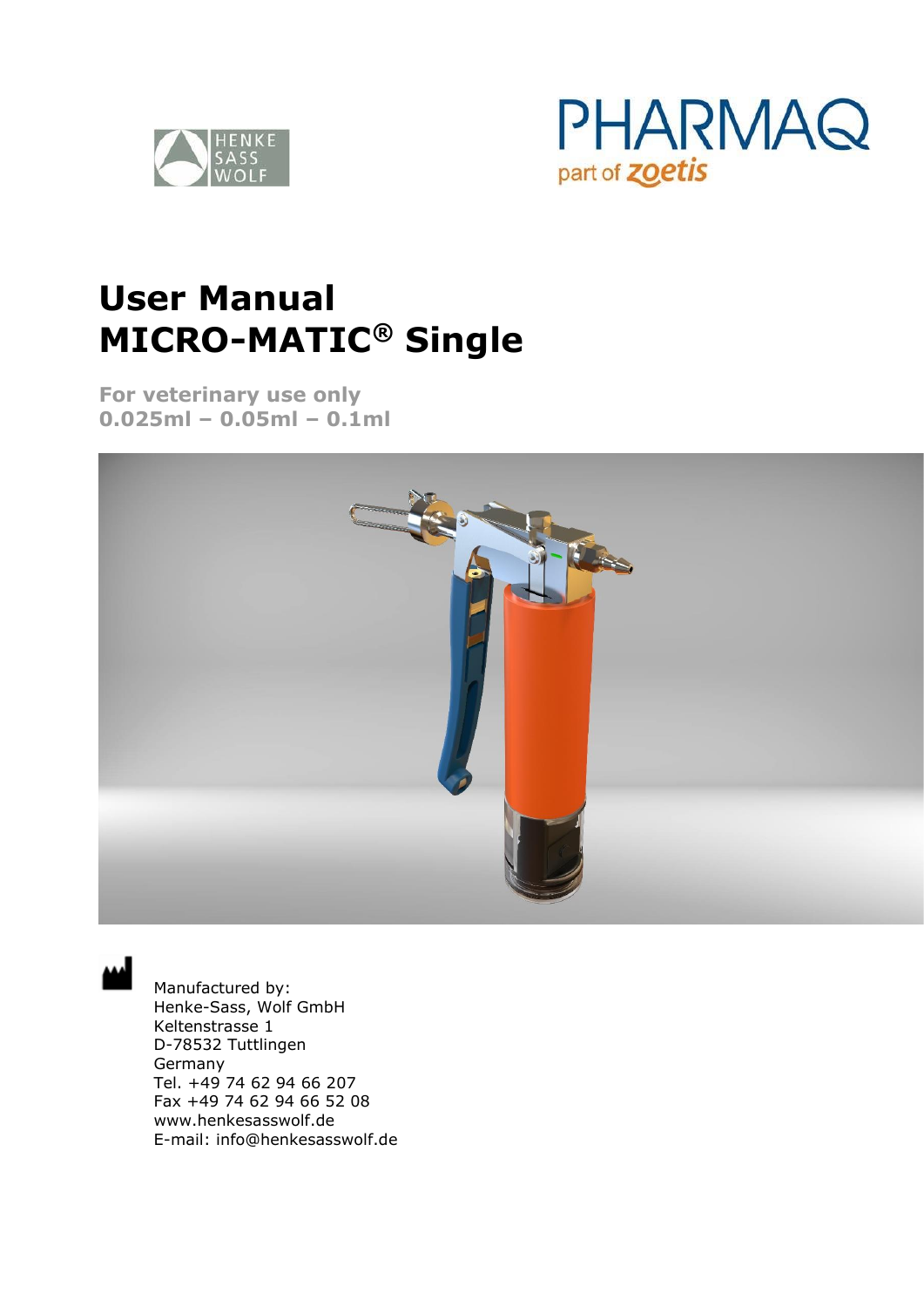

# **TABLE OF CONTENTS**

### **IMPORTANT SAFETY HINTS**

 $\triangle$  Syringe is operated with a needle. Always use needle guard to avoid self-injection!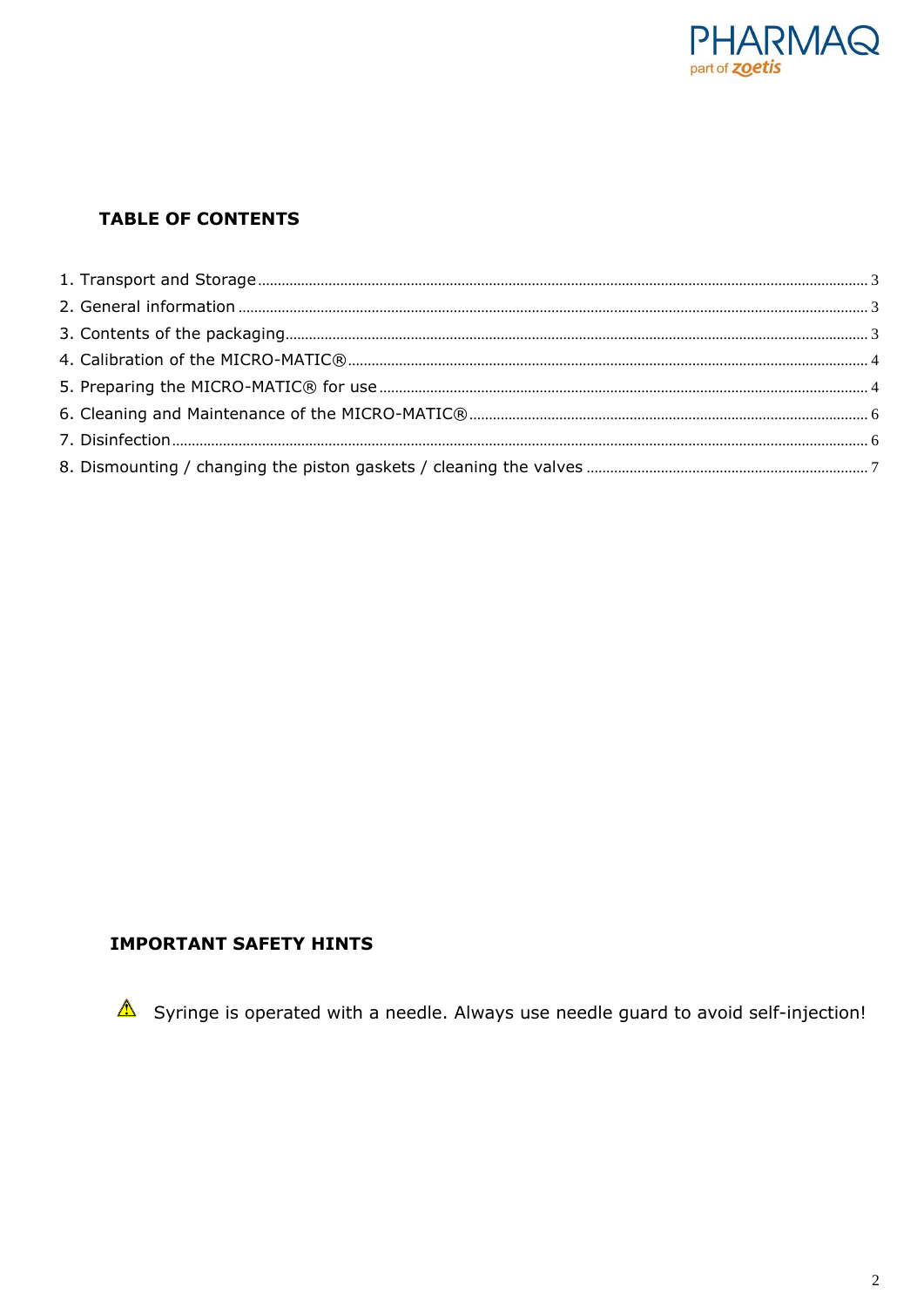

# <span id="page-2-0"></span>**1. Transport and Storage**

Protect the injector against external forces during transport and always inspect it for damage before use. The MICRO-MATIC® syringe should be kept in its original packaging when not in use, and it should not be stored in direct sunlight or in wet and moist conditions. Always let it dry off properly after cleaning and prior to re-assembly.

# <span id="page-2-1"></span>**2. General information**

The MICRO-MATIC® is designed for injection of a fixed dose volume of water- or oil-based fish vaccines. It is available in three fixed dosages: 0.025ml, 0.05ml, and 0.1ml.

The syringe consists of the following parts:

- A) Handle
- B) Lever / Trigger
- C) Venting screw
- D) Tubing attachment
- E) Mechanical counter (6 digits)
- F) Luer-Lock with needle guard B



The ergonomic and user-friendly design and the high-strength materials which are used during production assure comfortable handling as well as a long service life for your MICRO-MATIC®.

It is essential that the syringe is cleaned and disinfected after each use. Please follow the recommendations for cleaning and maintenance provided in this manual.

# <span id="page-2-2"></span>**3. Contents of the packaging**

- a) MICRO-MATIC® svringe
- b) Needle Guard
- c) Spare part set (gaskets, springs, valves, screws)
- d) User manual (please download at [www.pharmaq.com](http://www.pharmaq.com/) )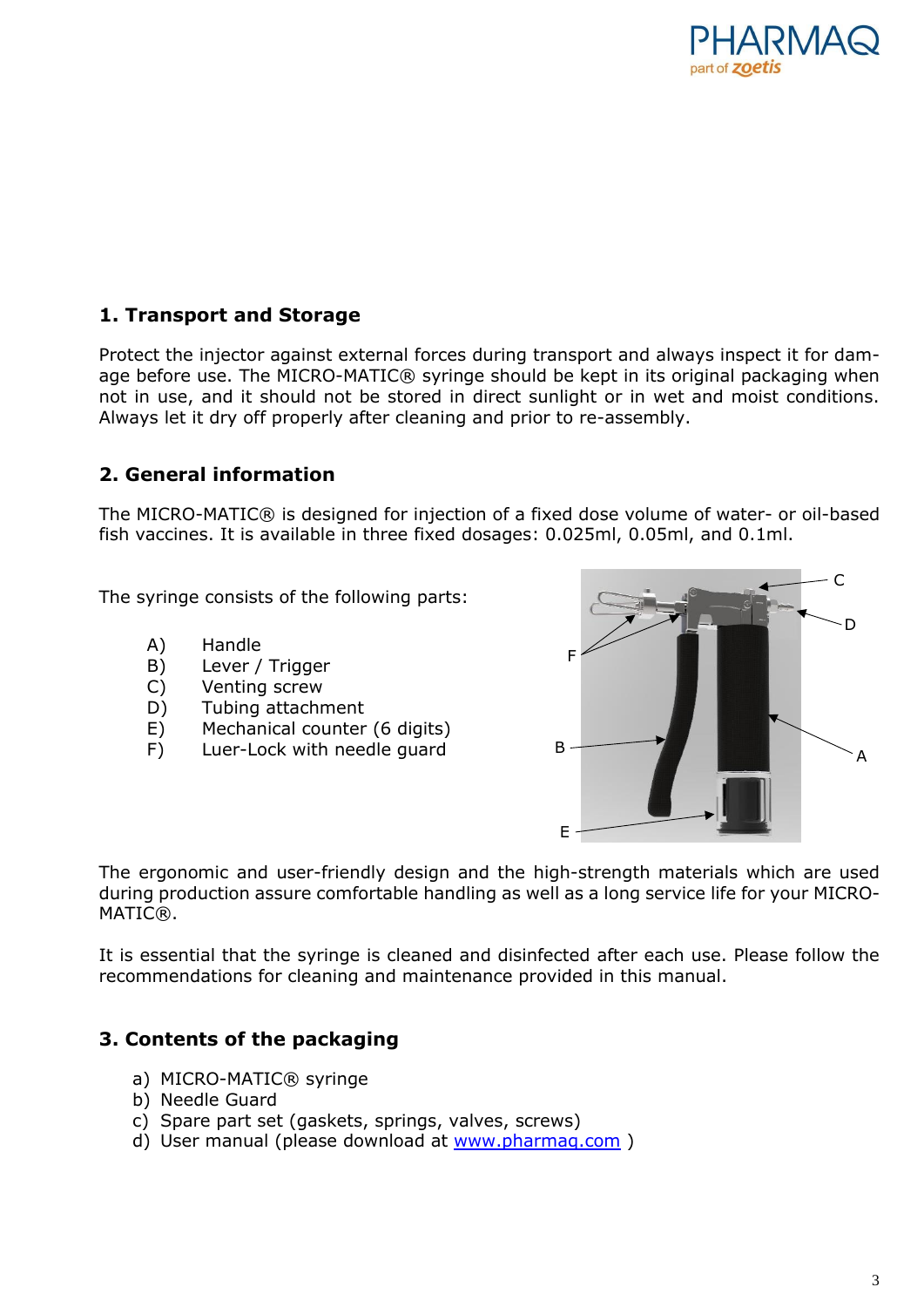

# <span id="page-3-0"></span>**4. Calibration of the MICRO-MATIC®**

The MICRO-MATIC® syringe has a fixed dose volume. To adapt the syringe to environmental factors (e.g. temperature or altitude) and the viscosity of the administered product you can calibrate the dosing quantity within approx.  $\pm$  10% (see under point 5). This step needs to be done only once, provided that the syringe is used in the same environment and with the same product for the entire period of use.

Calibration needs to take place before using the syringe for the first time. It is normally done with the vaccine to be used during vaccination.

# <span id="page-3-1"></span>**5. Preparing the MICRO-MATIC® for use**

### I. CONNECTING THE VACCINE TUBE

- 1. Connect the spike set to the vaccine bag and fill the tube with vaccine.
- 2. Fix the tube onto the tubing attachment (for tubes with inner diameter 4-4.5 mm).
- 3. Put the vaccine bag on a higher situated place than the syringe to guarantee proper flow / suction of the vaccine, but not higher than 0.8 m above the syringe.
- 4. If using a bottle, you need to have some form of venting to avoid a vacuum forming inside the bottle.

#### II. PRIMING THE SYRINGE

- 1. Push lever so that the vaccine enters the syringe.
- 2. Unscrew venting screw (C).
- 3. Squeeze the vaccine bag and the lever and push the vaccine into the piston bay.
- 4. Leave the air venting screw open until the vaccine spills out of the opening of the venting screw.
- 5. Re-insert and tighten the venting screw firmly.
- 6. Position the syringe with the needle facing upwards and push the lever until vaccine appears from the needle.
- 7. Press the lever two, three times to check for leaks.

#### TROUBLE SHOOTING 1:

If a vaccine droplet "**grows**" at the tip of the needle, **after** the lever has been pressed and released, it is a sign of air in the system (a small droplet remaining at the tip of the needle after "free air injection" is normal and will under normal use be deposited inside the fish).

How to remove the air:

A: Remove the needle and unscrew the front part of the syringe (Luer-Lock attachment).

B: Position the syringe pointing upward.

C: Flood the socket by filling vaccine from a syringe containing vaccine from the dose calibration test (see picture below). Pay attention to the front valve and gasket in the bottom of the socket and ensure it is in place. (see picture below) D: Attach the front part of the syringe to the vaccine flooded socket and tighten firmly. Attach the needle and needle guard to Luer-Lock

E: Point the syringe upwards and pump vaccine through the syringe pulling the lever and check whether system is working, without growing vaccine droplets.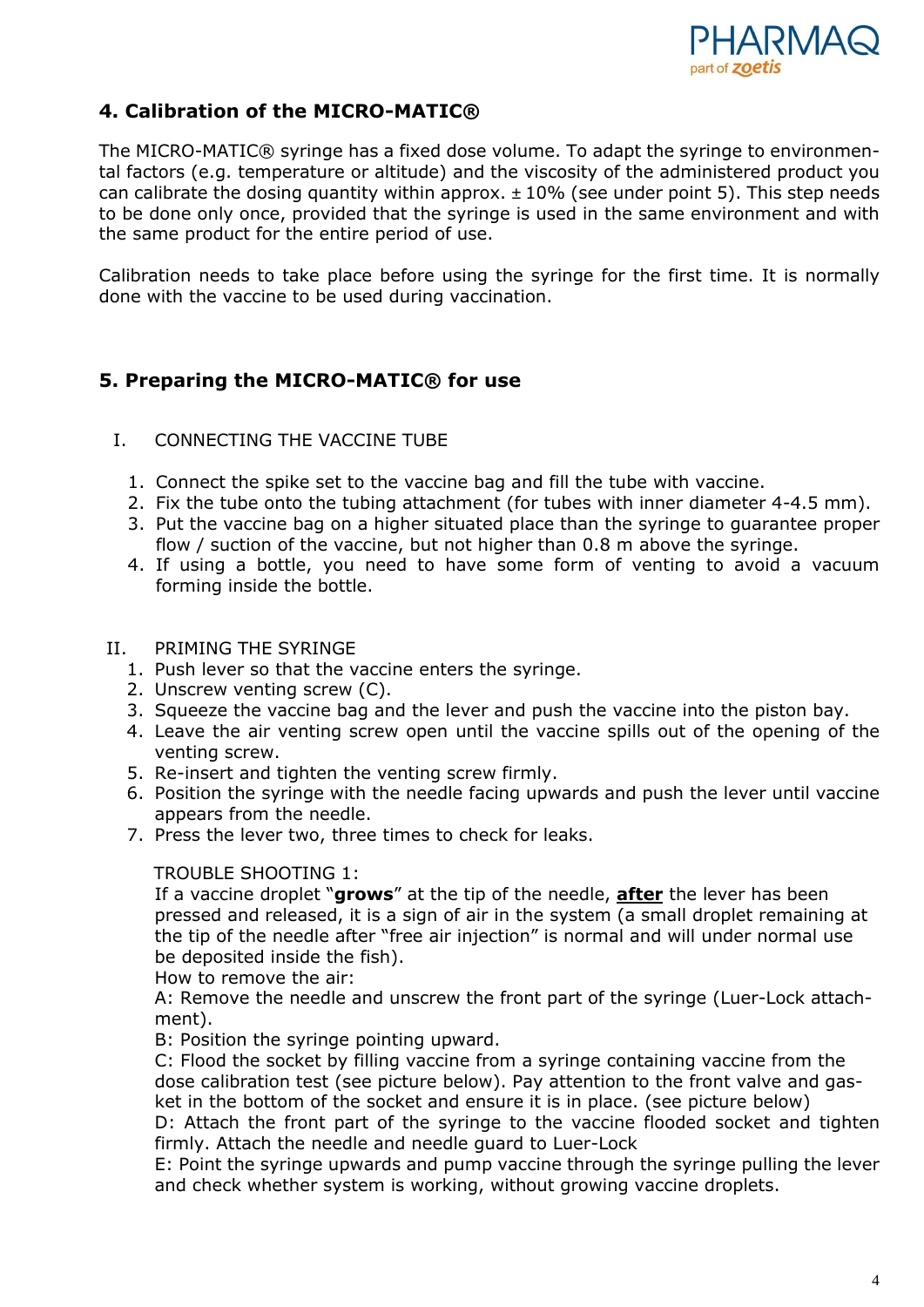



The picture shows the socket after removal of the front part (Luer-lock) of the syringe. Vaccine is filled into the socket in order to remove air from the system and prevent dripping.

#### TROUBLE SHOOTING 2:

You are not able to calibrate correct dose. Vaccine is filled up in the calibration syringe, but the dose is partly pulled back after retracting the lever. This is normally due to either an incorrect positioning of the valve components or dirt / particles preventing the valves to close properly.

Inspecting and cleaning the valves:

A: Remove the needle and unscrew the front part of the syringe (Luer-Lock attachment)

B: Remove and clean the valve components (spring and rubber plug) in the front part, by use of soap water and paper towels. The valve can be seen on the above picture in the middle of the white area.

C: Clean the front valve socket with soap water and paper towels.

D: Do the same procedures with the back valve placed at the vaccine inlet.

E: Repeat the priming procedure.

F: Calibrate and start vaccinating.

#### III. ATTACHING THE NEEDLE

- 1. Insert needle onto the Luer-Lock fitting and secure the needle clockwise.
- 2. Remove protective cover (if using single use needles).
- 3. Fix needle guard onto the Luer-Lock attachment to prevent self-injection.

#### IV. CALIBRATION

- 1. Only necessary when initiating a new vaccination session.
- 2. Measure the vaccine dose per stroke.
- 3. Use a 1 ml disposable syringe and attach it to the Luer Lock (without the needle) by using 1 cm of a vaccine tube (see picture below). Fill to zero in the syringe and test the dose size by injecting a



known number of doses into the disposable syringe and check if the outcome is in accordance with the desired dose volume.

4. If the preconfigured dosing matches your requirements, no further action is required.



If adjustment is necessary, please proceed with the next step.

5. Turn the handle clockwise and take it off.

6. Take a pointed object and stick it into the marked holes on the calibration screws. Start turning the screws clockwise to decrease or counterclockwise to increase the calibrated dosing.

7. Measure the new product outcome adjust dosing described above until you have the desired dosing.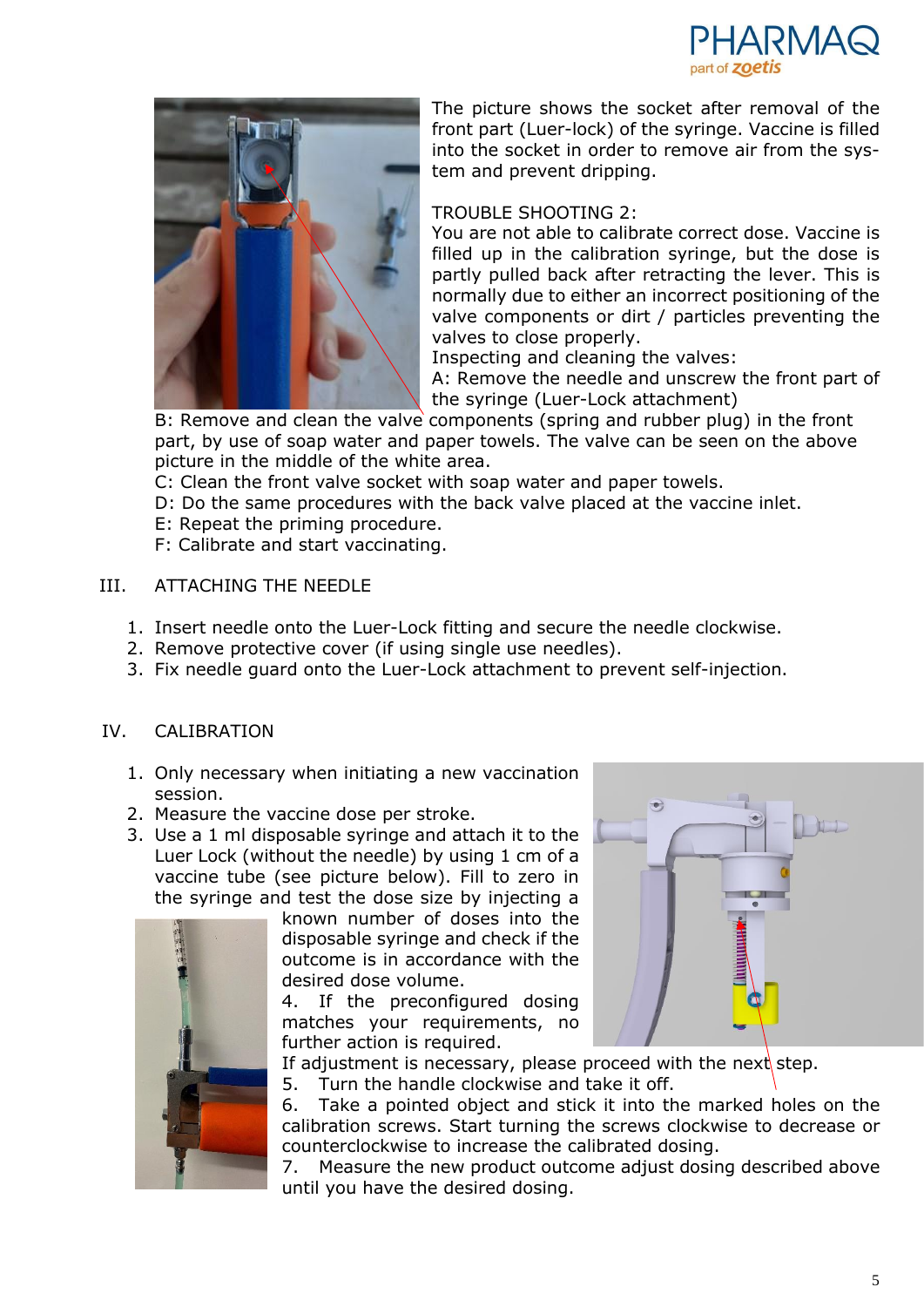

### V. APPLICATION

- 1. Push the lever and release it to apply the dose.
- 2. If the syringe does not draw in vaccine, the valves will have to be cleaned or changed.
- 3. If there are air bubbles in the tube, the priming procedure (II.) must be repeated until no more air bubbles can be seen in the tube. Excessive shaking of the vaccine just prior to vaccination should be avoided (can lead to air bubbles in the syringe). Vaccines should always be temperate **before** they are gently shaken and squeezed to homogeneity.

## $\triangle$  It is recommended to lubricate all gaskets with sterile mineral oil after use!

# <span id="page-5-0"></span>**6. Cleaning and Maintenance of the MICRO-MATIC®**

For internal and external cleaning, a mixture of common detergent ( $pH \leq 5$ ) and clean, warm and demineralized water should be used. Additionally, or as an alternative to the detergent, a little isopropanol (max. 70% conc.) can be added to the mixture for disinfection purposes.

For external cleaning wash and flush the device carefully with the described mixture. For internal cleaning it is recommended to completely disassemble the syringe and to clean all parts with the described mixture.

After finishing the above described cleaning procedure, it is important to flush the syringe with clean, warm and demineralized water to get all remains out of the syringe. Externally, the syringe should also be flushed only with clean, warm water.

Dry the device after cleaning with a clean cloth and pump it dry by operating the lever. We recommend conserving the MICRO-MATIC ® with sterile mineral oil after cleaning.

# <span id="page-5-1"></span>**7. Disinfection**

It is recommended to disinfect the MICRO-MATIC® and the needle after each vaccination session. For disinfection procedures remove the handle and put the remaining parts of the syringe into a container with water. Boil the syringe without handle / mechanical counter for up to 20 minutes. Ideally, the syringe should be boiled in a disassembled condition. At least the venting screws must be screwed out. After boiling, remove the syringe from the container, wrap a clean cloth around it and pump it dry by operating the lever. We recommend conserving the MICRO-MATIC ® with sterile mineral oil after cleaning.

 $\triangle$  Handle incl. counter must not be boiled for disinfection!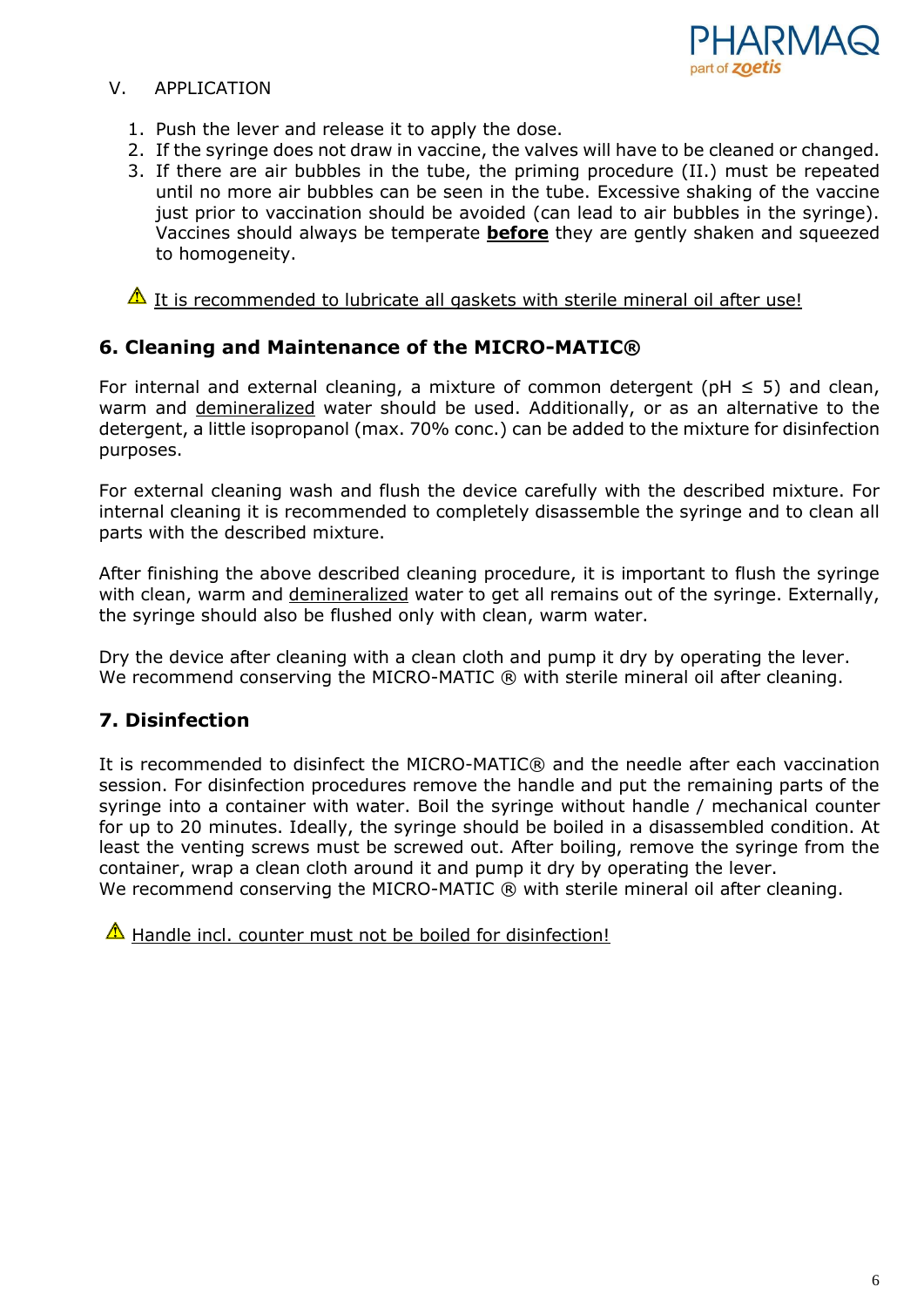

# <span id="page-6-0"></span>**8. Dismounting / changing the piston gaskets / cleaning the valves**

# I. DISMOUNTING



# II. CHANGING PISTON GASKETS

- 1. Remove the handle by turning counter-clockwise.
- 2. Release calibration screws by turning counter-clockwise.
- 3. Remove clamp rings at the connecting (yellow) part on the piston rod.
- 4. Pull piston rod downwards and remove the whole unit (piston, piston rod, connecter, springs) from the syringe.
- 5. Remove old gaskets from the piston and replace with new gaskets from the spare part set.
- 6. Reassemble in reverse order.
- III. CLEANING THE VALVES
	- 1. Front valve
		- Remove Luer-Lock attachment by turning counter-clockwise.
		- Remove sealing ring.
		- Take valve out by pulling gently.
		- Clean and reassemble in reverse order.
	- 2. Back valve
		- Remove tubing attachment by turning counter-clockwise.
		- Take valve out by pulling gently.
		- Clean and reassemble in reverse order.